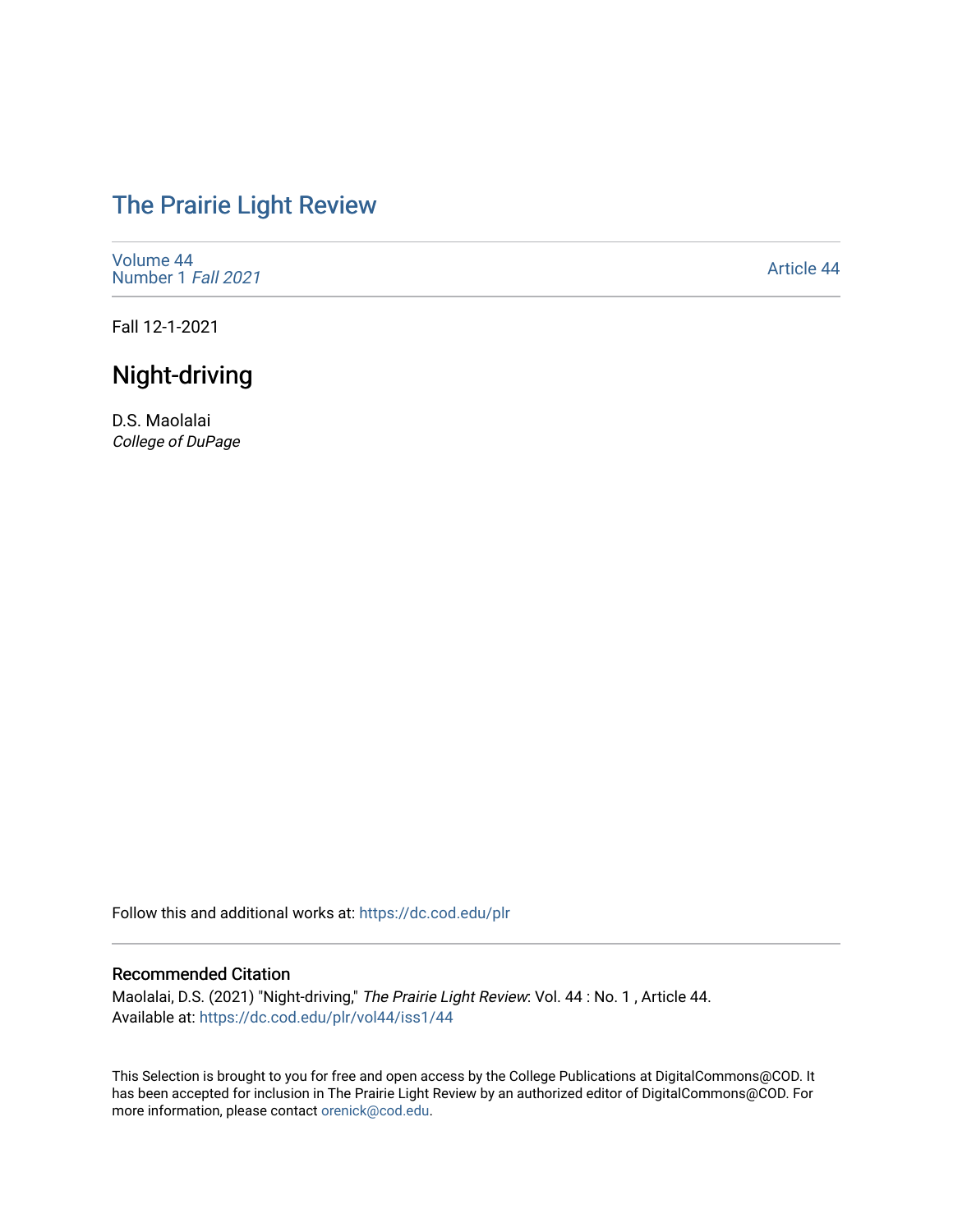

**Becoming.** Photography. Susan Trestrail

### **Night-driving**

the sleeping night-light of the city, crisped and tinkled on the sea and folded over Dublin like currency forgotten in a pocket in the laundry.

they put out palm trees here – I don't know why – to make the beach feel beachy, I guess, or perhaps to be cruel to foliage.